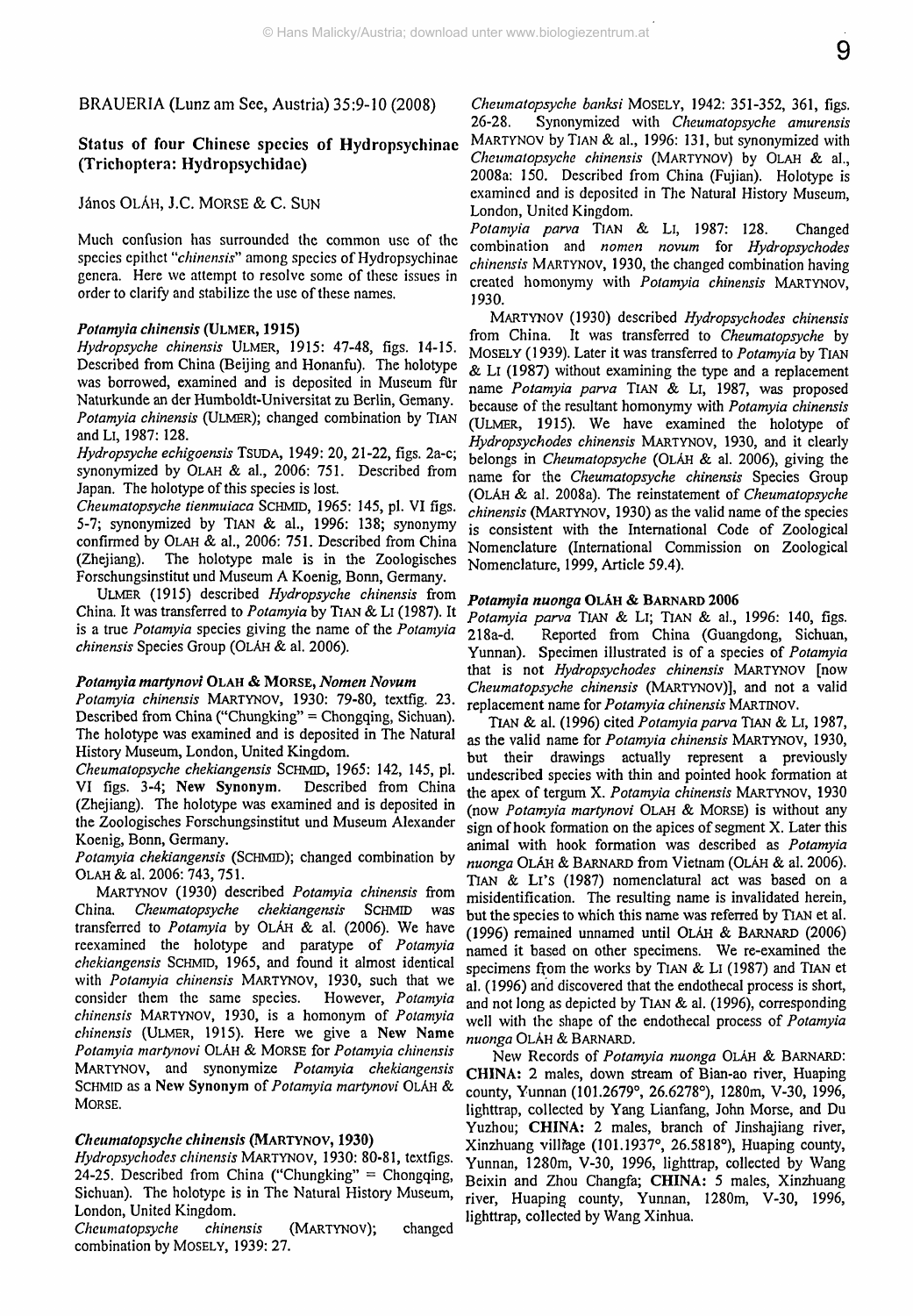### References Cited

BARNARD, K.H. (1940) Additional records, and descriptions J.O., Department of Environmental Management, Tessedik of new species, of South African Alder-flies (Megaloptera), May-flies (Ephemeroptera), Caddis-flies (Trichoptera), Stone-flies (Perlaria) and Dragon-flies (Odonata). Annals of the South African Museum 32(6): 609-661.

INTERNATIONAL Commission on Zoological Nomenclature (1999) International Code of Zoological Nomenclature, International Trust for Zoological Nomenclature, London. 306 pp.

KIMMINS, D.E. (1960) A review of the African species of the genus Cheumatopsyche (Trichoptera, Hydropsycchidae) with reference to those of South Africa. Bulletin of the British Museum (Natural History), Entomology, 9:253-267.

MARTYNOV, A.B. (1930) On the trichopterous fauna of China ' and eastern Tibet. Proceedings of the Zoological Society of BRAUERIA (Lunz am See, Austria) 35:10 (2008) London, 1930 (5), 65-112.

MOSELY, M.E. (1939) Trichoptera. Ruwenzori Expedition 1934-35. British Museum (Natural History), 3 (1), 1-40.

MOSELY, M.E. (1942) Chinese Trichoptera: A collection made by Mr. M.S. Yang in Foochow. Transactions of the Hans MALICKY Royal Entomological Society of London, 92, 343-362.

OLÄH, J., BARNARD, P.C. & MALICKY, H. (2006) A revision Hydropsychidae) with the description of eight new species. Insects 30:21-28. Linzer biologische Beiträge, 38(1), 739-777.

OLAH J., JOHANSON K.J. & BARNARD P.C. (2008a) Revision of the Oriental and Afrotropical species of Cheumatopsyche 1-171.

Hydropsychinae, with description of *Schmidopsyche,* new (Türkei, Giresun) genus, 3 new genus clusters, 8 new species groups, 4 new species clades, 12 new species clusters and 62 new species *Athripsodes caglari* n.sp. SIPAHILER 2008: Aquatic Insects from Oriental and Afrotropical regions (Trichoptera: 30:1-6 (Türkei: Van, Tunceli, Kars, Erzurum) Hydropsychidae). Zootaxa 1802: 1-248.

SCHMID, F. (1965) Quelques Trichoptères de Chine II. 30:1-6 (Türkei: Konya) Bonner Zoologische Beiträge, 16(1-2), 127-154.

TiAN L. & Y.Li (1987) A preliminary study of the subfamily Hydropsychinae (Trichoptera: Hydropsychidae) in China, p. 125-129. In: Bournard M. and H. Tachet (Eds.) Proceedings of the Fifth International Symposium on Trichoptera. Dr W. Junk Publisher, Series Entomologica 39.

TiAN, L., L. YANG & Y. Li (1996) Economic Insect Fauna of China 49, Trichoptera (1): Hydroptilidae, Stenopsychidae, Hydropsychidae, Leptoceridae. Science Press, Beijing. 195 pp., 2 pis.

TSUDA, M. (1949) Zwei neue Hydropsyche-arten (Trichoptera) aus Japan. Transactions of the Kansai Entomological Society 14, 2: 20-22.

ULMER, G. (1915) Trichopteren des Ostens, besonders von Ceylon und Neu-Guinea. Deutsche Entomologische Zeitschrift, 1915, 41-75.

#### Addresses of Authors:

College, Residential address: I.kk. 10, H-5540 Szarvas, Hungary, saker@szarvasnet.hu

J.M., Department of Entomology, Soils, and Plant Sciences; Clemson University; Clemson, South Carolina 29634, U.S.A., imorsc@clemson.edu

S.C., Department of Entomology, Nanjing Agricultural University, Nanjing 210095, Jiangsu Province, P.R.China,  $chsum(\widehat{a}$ njau.edu.cn



**Nachträge und Korrekturen zum Atlas der europäischen Köcherfliegen und zum Verzeichnis der Köcherfliegen Europas (3).**

of lotic genus *Potamyia* BANKS 1900 (Trichoptera: LANERO, GONZALEZ, RUIZ-GARCIA & COBO 2008, Aquatic *Rhyacophila fonticola* GlUDiCELLI & DAKKI 1984: Beschreibung des Weibchens und der Larve: VIEIRA-

> *Chaetopteryx bektasensis* n.sp. SiPAHlLER 2008: Braueria 35:23 (Türkei, Giresun)

WALLENGREN (Hydropsychidae, Trichoptera). Zootaxa 1738: *Consorophylax corvo* n.sp. MALICKY 2008: Braueria 35:40 (Italien, Piemont)

OLÄH J. & K.A. JOHANSON (2008b). Generic review of *Notidobia himbetensis* n.sp. SiPAHlLER 2008: Braueria 35:23

*Athripsodes ozerenae* n.sp. SiPAHlLER 2008: Aquatic Insects